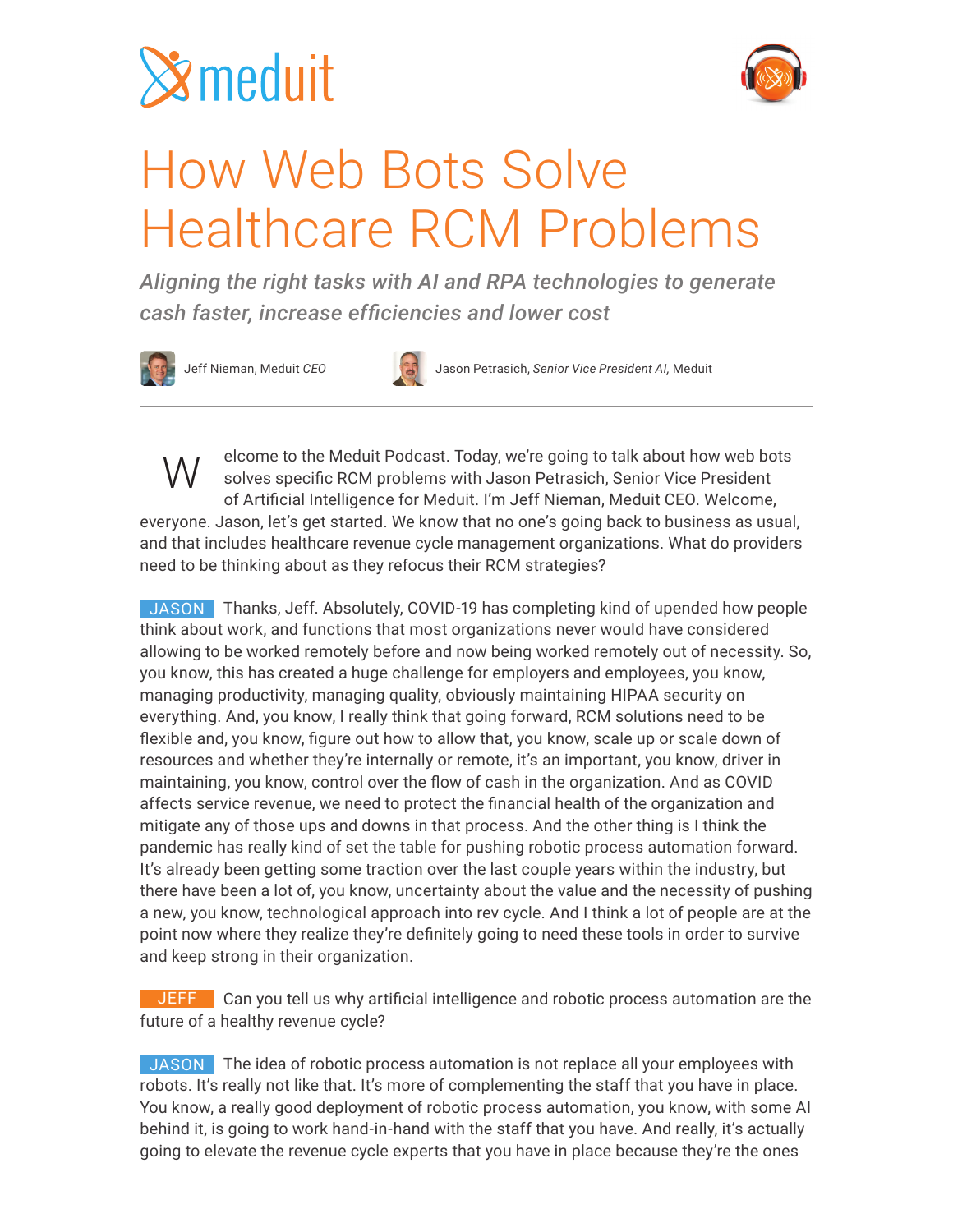# $\mathbf{\hat{x}}$ meduit



that are great at problem solving, critical thinking, and if you can use the automation tools to free up some of the mundane tasks that they do, the things that are very repetitive, you know, they're pretty defined in terms of the process steps that need to happen, not a lot of decisioning process within that, that actually frees that staff up to really focus on those opportunities. And you're really optimizing the workforce that you have. And, you know, so when you think about, you know, what does a healthy revenue cycle look like in the future, obviously it's maintaining the financial health for the organization, and that's the throughput, right. You've got to get claims through all the way to payment. And the payers are also using robotic process automation, and they're also creating rules to stop and stall on claims. In order for provider organizations to keep the balance there, they're going to have to deploy these technologies to help automate some of those responses back to those payers to make sure that cash keeps flowing.

JEFF Yeah. So elaborate a little bit more on what the right tasks are that are ideal for AI and RPA tools in the revenue cycle.

JASON Sure. It's really anything that's repetitive and kind of follows a defined business structure, you know, so a set of rules. If you have, you know, a job aide that you hand out to your rev cycle staff for a particular process, you know, when you have this scenario, here are the four steps that you do to, you know, work this account or move this forward through the process. So the things that are repetitive with a high amount of volume are the ones that you would definitely want to look at. So obviously, in terms of kind of AR and resolution, you know, every organization gets claims that are rejected by the payers. You know, are there categories of those rejections that are simple or straightforward enough that you could say when I get this rejection from this payer, here's how I respond to that. I'm going to, I need more additional information or they need a corrected claim or they need some, you know, relatively simple piece of work to move that forward and to a resolution. If you're talking about other parts of the revenue cycle, you have authorization, verifying that an authorization for services, the appropriate CPT and the date of service and the provider MPI and all that kind of information, it's an important task to ensure that you get paid, but it's very repetitive and there's a specific process that you would go through to check different data elements and validate. Same thing with potentially verifying or reverifying insurance eligibility. You know, there are steps that you go through to retrieve that data, but then there's a more complex process, which is the plan code registered in the system, the right plan code based on the benefits presented. You know, are there carveouts to the benefits that would maybe make a service the patient's responsibility instead of being covered by the insurance? So, there's that kind of next level of sophistication around taking those pieces of data and those high volume parts of the process and building out robotic process automation in order to handle those. And the AI, you know, piece, component of that is really that supervised machine learning, which is if you have kind of a decision that needs to be made by that person working that process, then if they do that over and over again through repetition, you can also teach the robotic process automation how to make that decision, which data elements to look at and really how to complete that work effort the same way that a human would do in that process.

JEFF Recently, Meduit was approached by a client to solve a specific task. Can you share that story with us and why an AI solution was a good fit for them?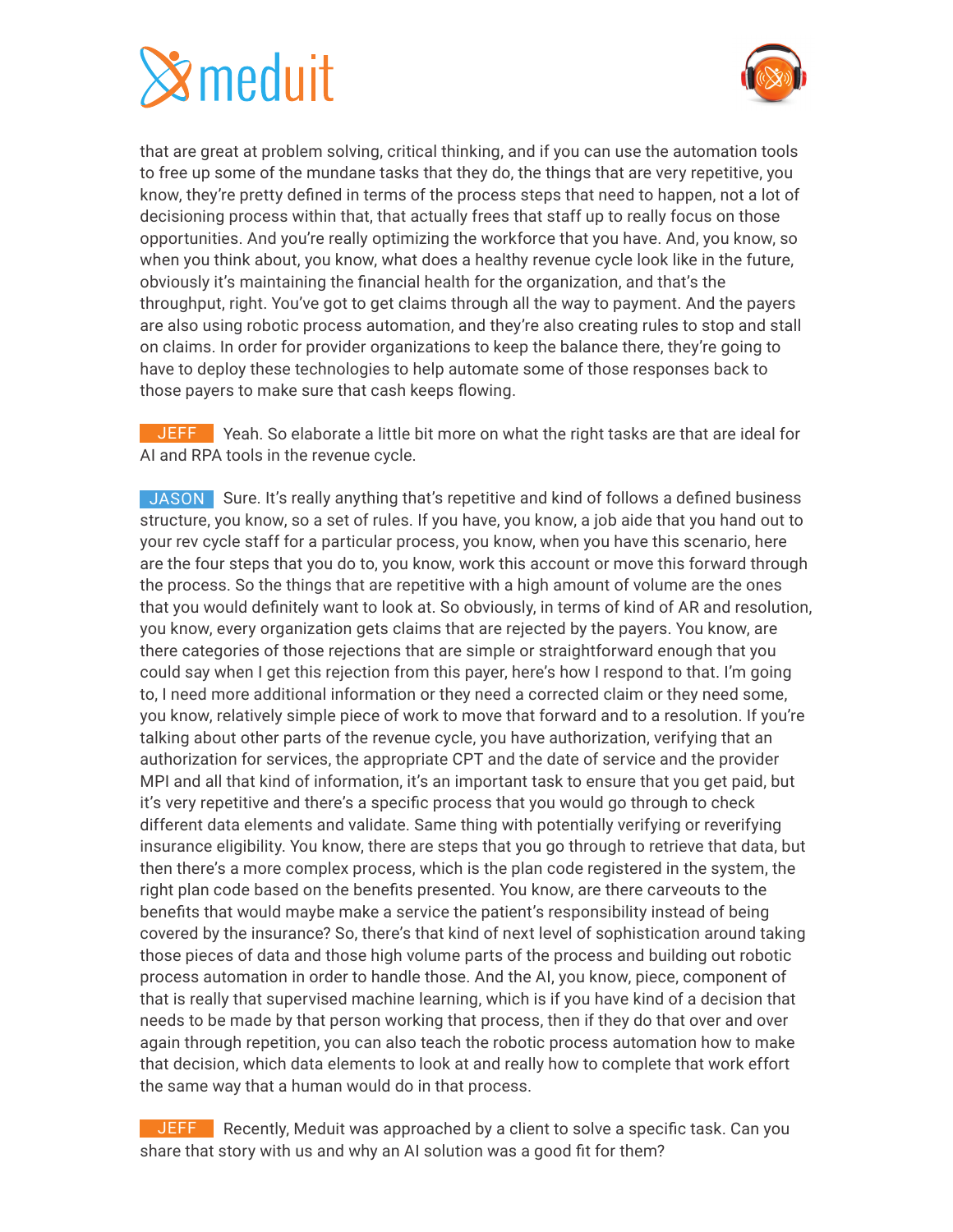



JASON Oh, I'd love to. So this is a great example of how robotic process automation can really add the value to the work optimization. So this particular organization has a lot of claims with Blue Cross Blue Shield of North Carolina; and I'm sure everybody has a payer out there who has just kind of quirkiness or, you know, challenges with getting information around claims back and forth. And interestingly, with Blue Cross of North Carolina, they offer like a claims status EDI, 276/277 transaction, but the content of that information is not very specific. If there's a rejected or denied claim, then the 277 might say it's been rejected, but might not provide enough information in order to take the right action on that claim for resolution. So this use case that we created in the Blue Cross of North Carolina website, they actually have a very much granular reason code when you search for a claim.

*... we created in the Blue Cross of North Carolina website, they actually have a very much granular reason code when you search for a claim. They're not the EDI standard responses. They're the payer specific codes. But that's exactly what you need in order to understand what's wrong with that claim.* – Jason Petrasich

They're not the EDI standard responses. They're the payer specific codes. But that's exactly what you need in order to understand what's wrong with that claim. Is it a coding issue? Did they not like the combination of the diagnosis and the service location? Or, you know, the procedure and the modifier; you know, what are the things that are going on with that claim that need to be fixed? So we created an automation to go out and look for these opportunities where we may have already received a response electronically from Blue Cross, but it wasn't enough content. We had to go out to the website. So we created the process to go out, navigate through the, you know, complexity of searching for a claim, finding the right claim, making sure that, you know, if you have a corrected claim or overlapping dates of service that you're actually picking the right claim and information, and bringing that back and putting that into a queue based on those specific granular reasons of actions that can be taken to resolve that claim. So in that case, we were able to create this process and deploy that relatively quickly and create this lift for the organization, getting this information back to the rev cycle team that they previously had to do manually.

**JEFF** So I know as part of that process, we've created kind of this bot that we have called SARA, and one of the complaints, you know, that we've gotten from customers in the past is I don't have IT resources. This is something I'd really like to do, but I just don't have the IT resources to do another implementation right now. They're tied up. So tell our listeners a little bit about what kind of lift was required to get the SARA bot working in this particular installation you just described to us.

JASON Yeah, absolutely. That is an area that we recognize as a challenge for the industry. So, you know, we talk about, you know, the impact of COVID on operational resources, you know, having enough employees to work through your accounts and your process. You know, there's a similar issue with IT. And, you know, the industry has always been constrained on IT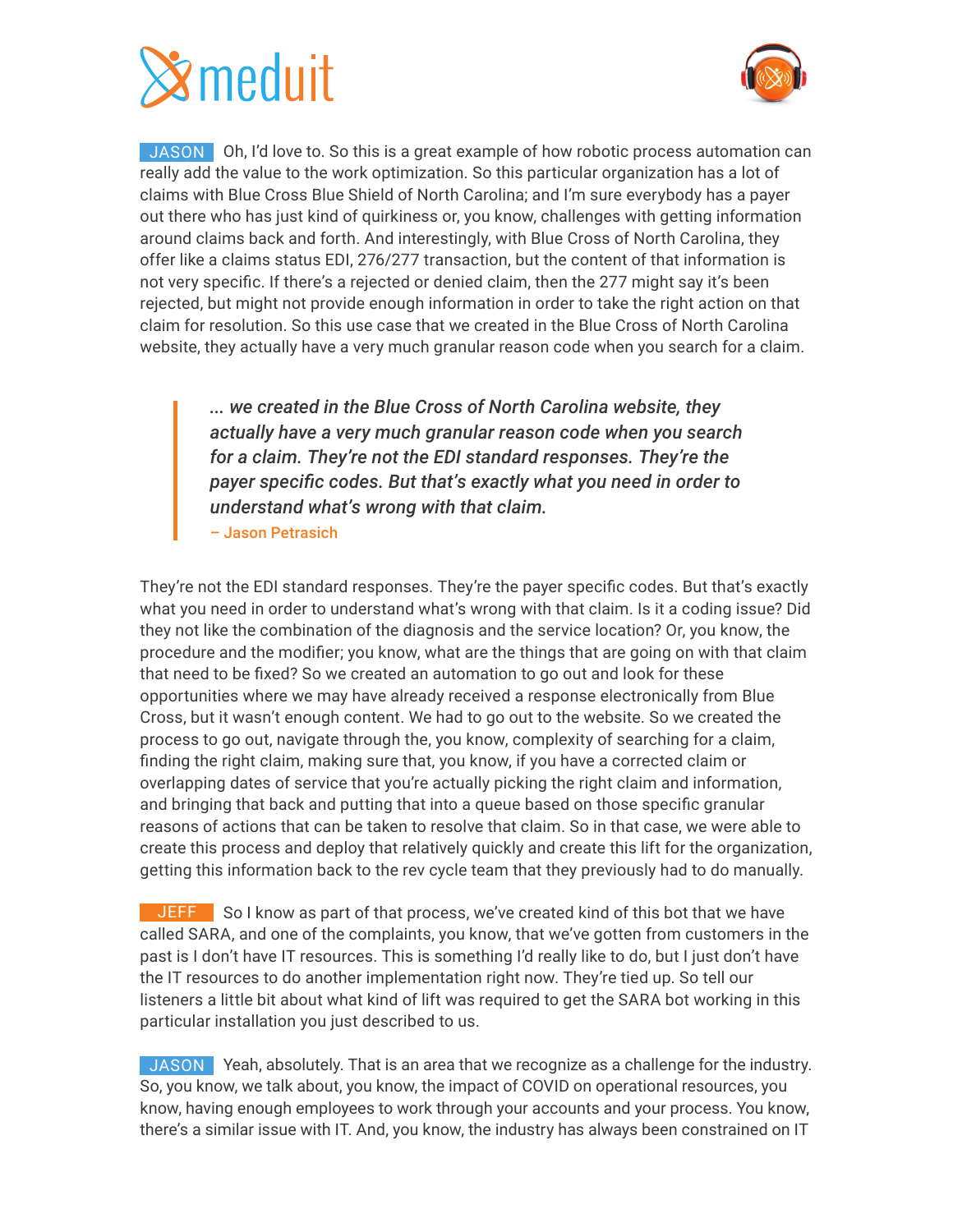# $\mathbf{\hat{x}}$ meduit



resources. So we really wanted to approach the solution in a different way. So our philosophy around this is that we're going to do everything with the robotic process automation and artificial intelligence that we do to work accounts only with user access, standard remote user access, the same access you would give to an employee that you sent to work from home because of COVID. That's exactly the same access that we'll have into the system. So there are more steps required within the RPA because we have to go through different screens within the patient accounting system and, you know, grab information off the claim, grab the provider information, that theoretically you could get that data out of a data interface. But we've chosen to go with this path because it is independent of IT resources and priorities within the organization. So we can deploy the SARA automation without requiring any IT file exchange, no testing or anything like that. All we're going to do is log in, and we're going to work accounts as if we were a real revenue cycle employee. So, you know, obviously that relieves the burden and allows the revenue cycle organization to pilot a solution like this without having to wait, you know, 6, 12, 18 months to get an IT approval and resources within the organization, and you don't have to compete with any other projects in IT. So everything in, you know, the IT teams are asked to do has a ROI to the organization, whether that's, you know, implementing new clinical systems or, you know, changing out, you know, one application for another. There's always a business reason why that's important to the organization. So this allows you to really kind of go parallel to all of that activity. It doesn't have to delay any of the other IT prioritization within your organization. The other, you know, kind of benefit of that is that there's no, you know, investment cost, right. So there's no, you don't have to hire a bunch of programmers or you don't have to build an interface and test it. You don't have to, you know, contract out to a third party to build you an interface for us to come in and grab some data. So really, also it eliminates the cost side of that, you know, as much as the resource side. So, again, our approach is all we need is remote user access, and we can do everything we need to do with that.

### JEFF That's great. What can you tell us about SARA's efficiency?

JASON This is where it gets really exciting. So with our pilot solution that I talked about earlier with Blue Cross of North Carolina, we were able to setup SARA to start working through claims, and she was able to replicate the productivity of 12 full-time employees working every month just with this automation. So, as you can imagine, that's a huge boost to any organization. You know, this may vary depending on processes to how much of a particular process can be automated. In this case, it was fairly simple so we were able to automate a large percentage of that work that needed to be done in order to kind of achieve that 12 employee equivalent. You know, if you think about it, based on the size of your organization, what we're seeing in our pilot cases that we've worked so far is anywhere between a 20% to 40% boost in productivity. So for every 10 employees that you have working on a process, you know, SARA can be the equivalent of 2 to 4 more employees. And organizationally, you can decide whether, you know, you're backfilling lost resources due to COVID or you're going to just take advantage of that additional productivity and accelerate your cash and reduce your AR. You know, that's really kind of up to the organization to determine. But we're actually seeing some great productivity right out of the gate by deploying SARA.

JEFF What are the main areas where you've seen AI already starting to impact the revenue cycle?